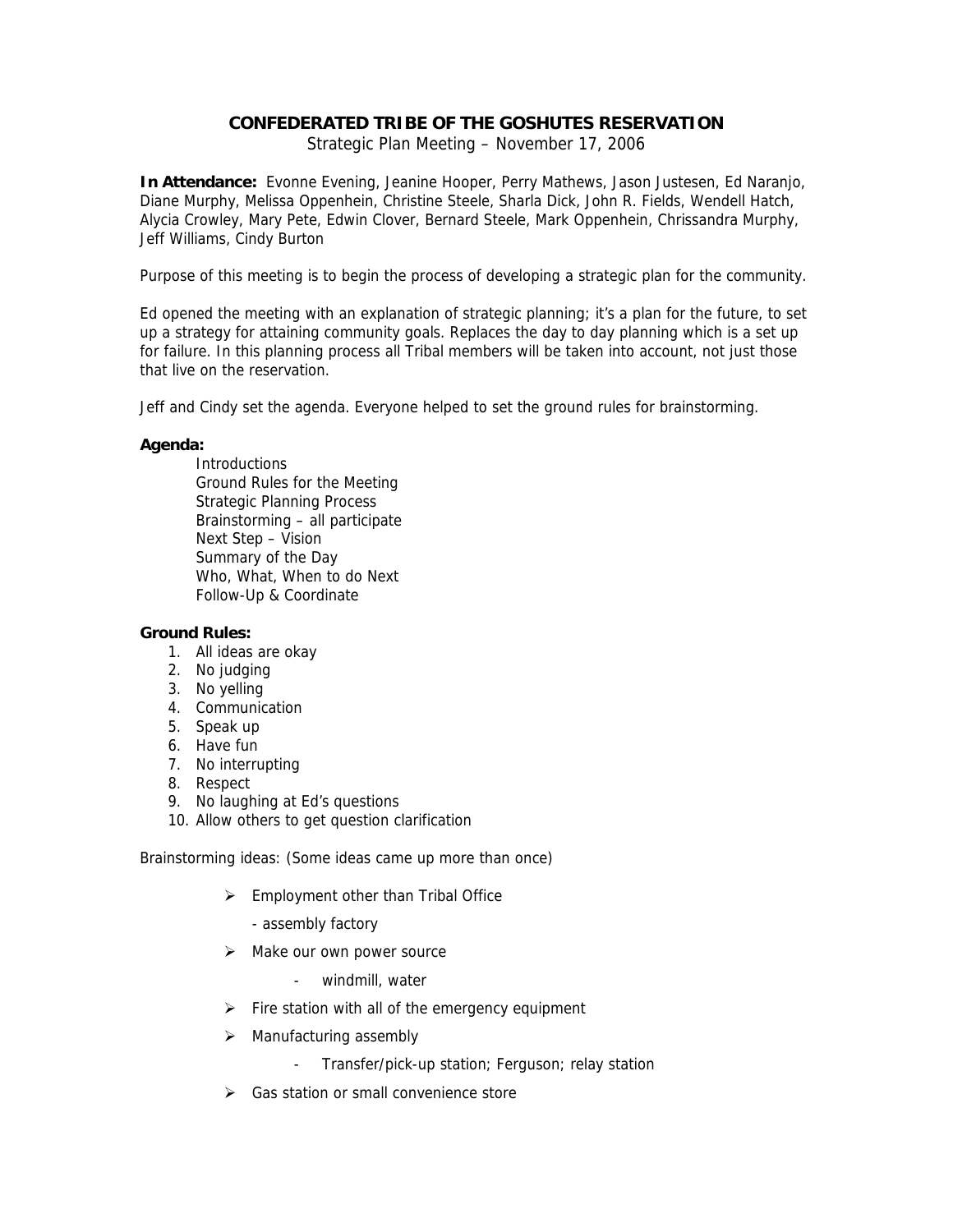- $\triangleright$  Bingo hall (for employment)
- $\triangleright$  More jobs for Tribal as well as non-Tribal people
	- includes all of the valley people
- $\triangleright$  Growth for the community
- $\triangleright$  Health and job issues
- $\triangleright$  Economic development
- $\triangleright$  Investors (locate them)
- $\triangleright$  Gambling & casino (slots)
- $\triangleright$  Alternative energies
- ¾ Waste management
- ¾ Store
- $\triangleright$  The Tribal Council & community be more open to adventure (risk taking)
- $\triangleright$  Be able to accept failure
- ▶ Look at the entire enrollment, those off reservation as well as on
- ¾ Provide motivation and support of other people's ideas
- $\triangleright$  Allow individuals to develop ideas
- ¾ Developing partnerships with those who have financial/technical capabilities to strengthen the community's ideas
- ¾ Holistic approach (addressing housing and jobs)
	- All things should be in support of growth of the community
- $\triangleright$  Capacity development education
- ¾ Sustainability
- $\triangleright$  Opportunity to succeed
- $\triangleright$  Asset mapping
- $\triangleright$  Kids need recreation/activity center; they need something to do
- $\triangleright$  Greenhouse
- $\blacktriangleright$  Health center with dialysis equipment
- $\blacktriangleright$  Law enforcement
- $\triangleright$  Education building with museum, featuring Tribal material
- $\triangleright$  Motel/RV on the reservation
- $\triangleright$  Hunting elk, make jerky
- $\triangleright$  Day care facility
- $\triangleright$  After school program
- $\blacktriangleright$  Health equipment
- $\triangleright$  Day care with equipment for the facility
- $\triangleright$  Senior/elder center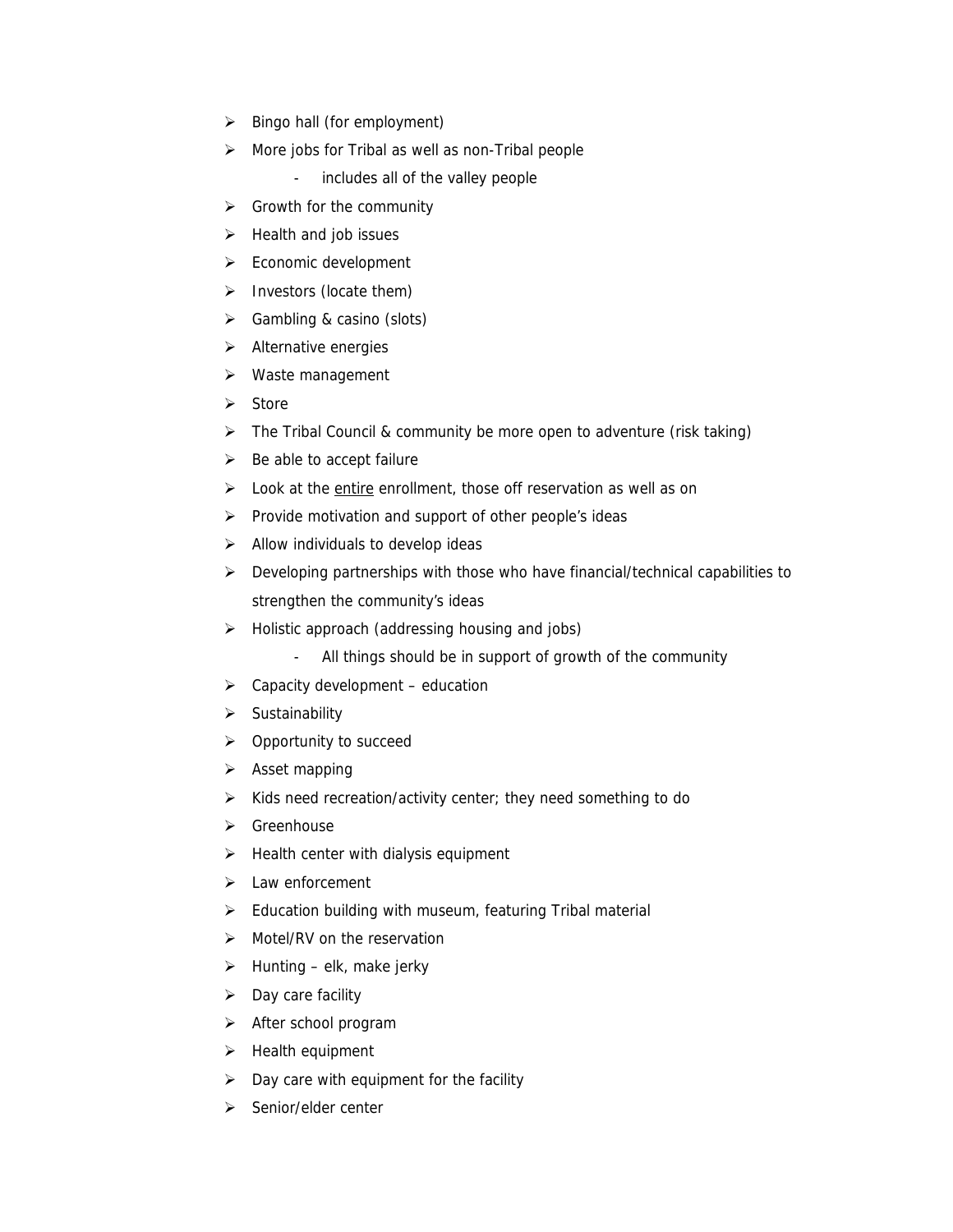- $\triangleright$  Recreation/activity area/facility
- $\blacktriangleright$  Building for vehicle maintenance
- ¾ Head Start is needed
- $\triangleright$  Vehicles
- ¾ Motel/gas station/store combined
- $\triangleright$  Post office (to have own post office building)
- $\triangleright$  Need better treatment center for alcohol and drug facility
- $\triangleright$  Jobs manufacturing (example: dolls)
- $\triangleright$  Elder center in its own building
	- include a kitchen and everything
	- on one side of the building have a rest home w/24 hour on call
- $\triangleright$  Health center with everything; staff, exercise equipment, pharmacy
- $\triangleright$  More pro-active members; the whole community youth & elders
- ¾ Facility like a funeral home for loved ones that have passed on (a building or facility)
- $\triangleright$  Automotive shop; fee for service; for private & Tribal vehicles; a cooperative; tool rental
- $\triangleright$  New Tribal office building that would include a post office
- ¾ Hotel/ or activity/recreation facility should include a swimming pool
- ¾ Road improvements
- $\triangleright$  Art colony; instructional and/or rental of a facility; natural beauty of the area
- $\triangleright$  Geology field trips this doesn't take away from the environment
- $\triangleright$  Bottled water plant
- $\triangleright$  Basic industry (examples: dolls, elk jerky)
- ¾ Power; wind, solar
- $\triangleright$  Cell phone tower
- $\triangleright$  Greenhouse; grow native plants for local landscaping
- ¾ Charter school/museum
- ¾ Activity center that includes bowling, basketball; not just for fun, but also for health
- ¾ Camping/resort/seclusion
- ¾ Technical training needed (example: there is currently only one CDL license in the community)
- ¾ Police
- $\triangleright$  Ranching/cattle: currently have 2 that aren't doing anything to make a profit the North & South Ranches, increase hay production, dude ranch potential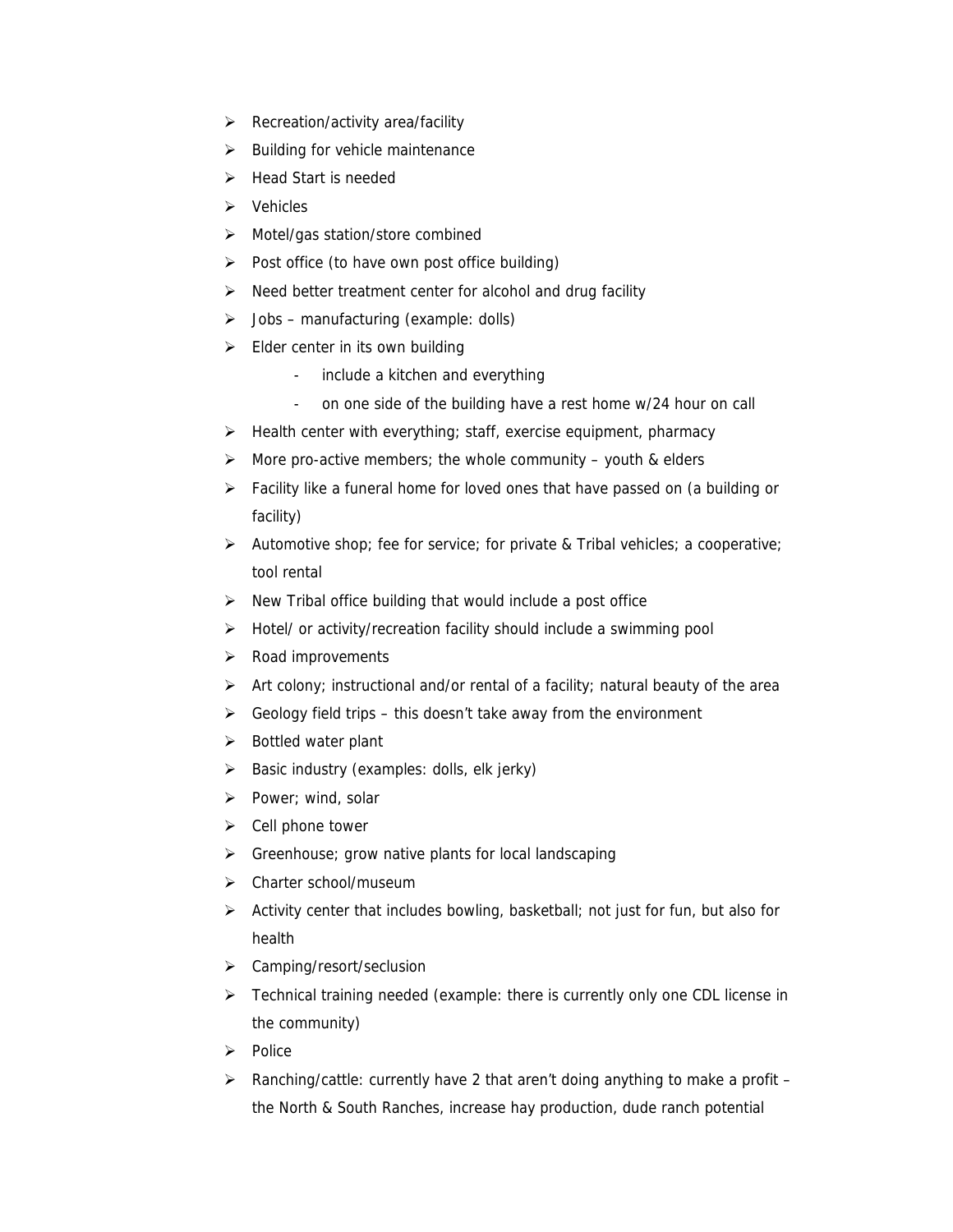- $\triangleright$  Native language and education as part of the culture; keep these going
- $\triangleright$  Hunting & fishing; locally there are already people who can guide
	- Use those from off the reservation; a chance to bring them home
- $\triangleright$  Use Ferguson as a transfer station to cut costs; its been there for 14 years
- ¾ Ranching: North & South Ranches have 3 hay crops/season
	- hay production could serve the local area, such as ranches in Calio
	- local people already have haying skills, no training costs
	- just need to purchase the haying equipment
- $\triangleright$  Ranching; own processing facility; butcher own meat; sell locally to casinos
- $\triangleright$  Livestock could be raised for rodeo stock
- $\triangleright$  Wildlife; upland game farm (pheasant, chukar, quail); could use hay fields for this
	- its likely local people already have the skills to do this
- $\triangleright$  What do we want to be; how do we want to help our own people
	- harmony between the way things are and how they can be
	- start thinking like business people
	- there are roadblocks to the young people returning
- $\triangleright$  Keep traditions and should be able to gain the support of elders
- $\triangleright$  Storytellers are disappearing
- $\triangleright$  Retention of the language and prosperity can live side by side
- $\triangleright$  Encourage Tribal members to move back; with jobs & life style
- $\triangleright$  Tribes are typically socialist, but living in a capitalist society; this creates conflict
- $\triangleright$  Economic development bucks and bulls
	- increased population of elk; possibility of swapping elk for bison
	- bison can be used for family food & ceremonial purposes
	- low cost maintenance, but hard on fences
- $\triangleright$  Tribal or individual ventures? Helping an individual will help the Tribe
	- individual could give the Tribe some of their profits
	- improve business reputation
	- make the venture work and keep it working
- $\triangleright$  Give Tribal members the opportunity to move back; need housing & jobs
- $\triangleright$  Dude ranch
	- family oriented (in contrast to Wendover)
	- brings urban people away from the city
	- ties to the North & South cattle ranches
	- Big events to promote to urban visitors; branding, shipping & haying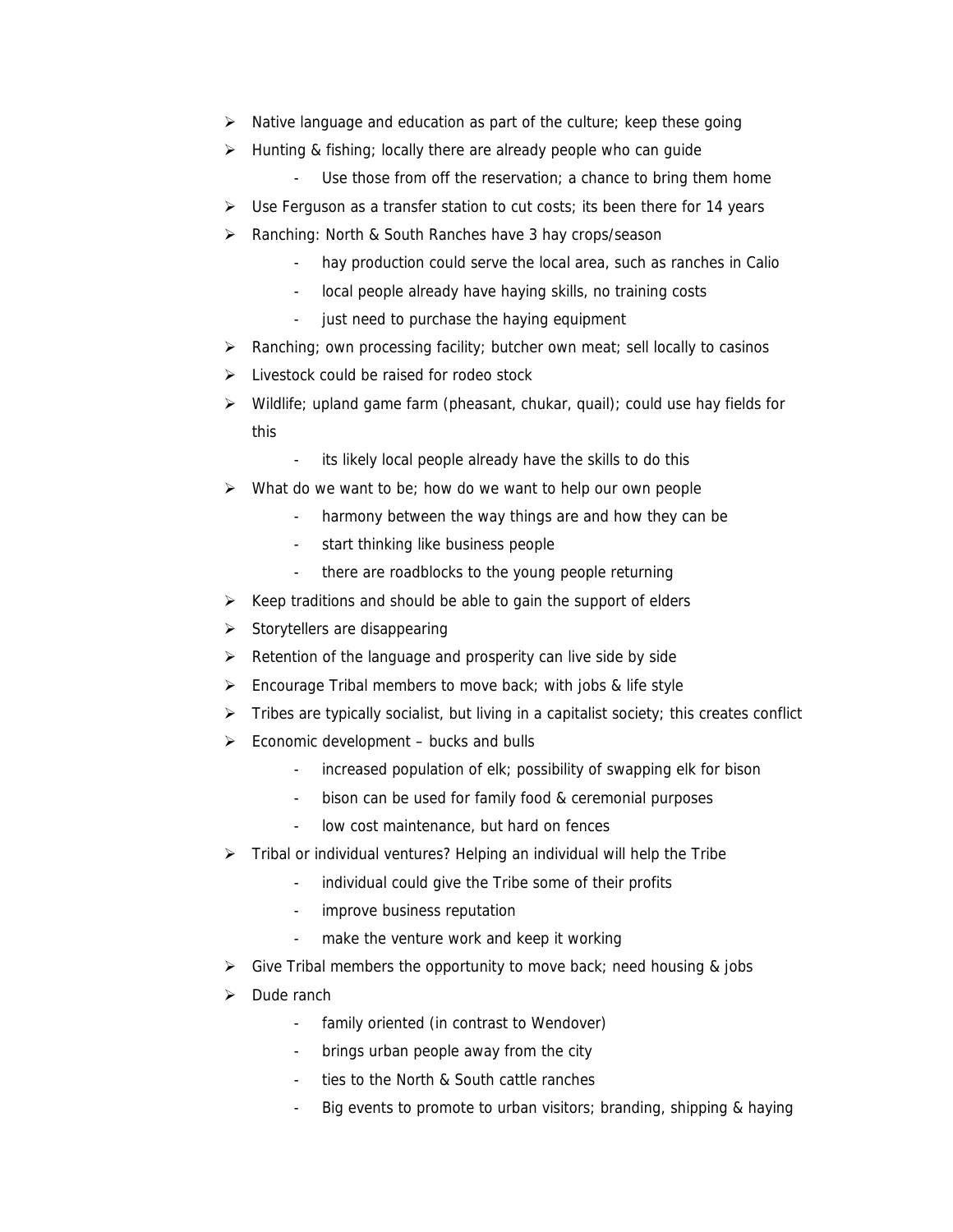- $\triangleright$  Bad reputation; we need to look at this
	- how to overcome it
	- public relations work is needed
	- can use it to our own advantage; that was history, there is a new group of people now
	- motivational for Tribal members
	- some may be due to Skull Valley band
	- Outside assumptions about reservation life and how much money comes from the government
	- Perceptions about finances
- $\triangleright$  In some meetings, attendees have been glad for Tribal input
- ¾ Buffalo are health conscious meat; lower cost than beef; lower in fat; graze on open range; some people just like to look at them
- $\triangleright$  Strength (best attributes), Weakness, Opportunities, Threats (opposition) = SWOT
- $\triangleright$  Takes money to make money where will it come from
	- annual dividend for the Tribe
	- use this money on one of these projects to become Tribally owned
	- an investment from the Tribe
- $\triangleright$  Can also use existing resources and use that money to return on this investment
- $\triangleright$  Go to meetings when invited; it opens up more opportunities
	- makes our presence known, its to our benefit
	- we're running out of money
- $\triangleright$  Ute Tribe was doing deals under the table, getting money that wasn't benefiting the whole Tribe; now they've corrected this and its working well
- $\triangleright$  Pharmaceutical distribution tie to health facilities
- ¾ Hunting & Fishing: New York Seneca Tribe has casinos, and has asked to purchase elk tags from Ibapah area to offer as winnings at their casinos; offers a once in a lifetime opportunity for someone to hunt here; good way to increase outreach
- ¾ Project Bravo technology employment with computers/telecommunications
	- broadband & technology
	- development process
	- visit Ute, Shoshone, Cedar City Tribe to see what they are doing
- $\triangleright$  Take casino reservations here in Ibapah for Wendover
- $\triangleright$  Tribal members working on the internet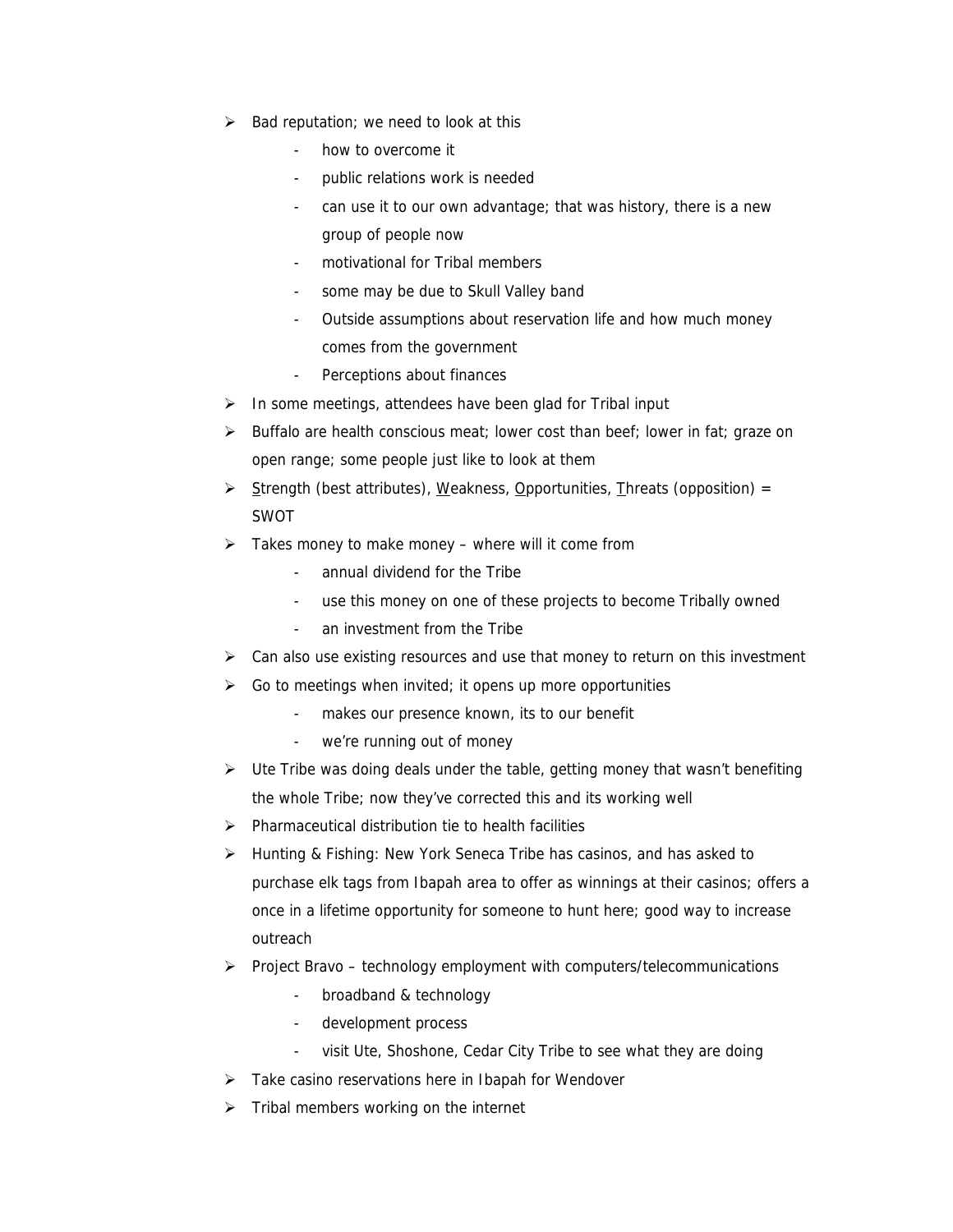- $\triangleright$  Youth detention center; jobs & funding to support it
- $\triangleright$  Boot camp ranches for youth in lieu of incarceration
- ¾ Holding facility for Federal prison system/immigration
	- looked at Ferguson site but its too small
	- prisons are full, so this is an opportunity to tap into
	- Tribe can provide services to this facility; food, housing, infrastructure
- ¾ Make clothing for the military; currently happening in Anneth/Montezuma Creek; making battle uniforms; Jason helped with the technical assistance for this project -- purchase of equipment (sewing machines) manager training and setting up a non-profit to operate the business until the Tribal managers are ready to take over; this is a 2-3 year project
- $\triangleright$  Distribution center, making use of existing building
- $\triangleright$  Anneth CDC may have been instrumental in getting partnerships & plan in place
- $\triangleright$  Holding facility for immigrants; something for them to do during the day:
	- making military clothing
	- telemarketing
	- room reservations
	- order for supplies
- $\triangleright$  Certified welders/mechanics
	- utility trailers
	- larger trailers; horse trailers, ATV/snowmobile trailers
- $\triangleright$  Develop partnership with Small Business (SBA) program
- $\triangleright$  Need to include more partners

List of additional partners to contact are as follows:

- SBA, Small Business Development Center
- Utah Economic & Community Development; Dept of Community & Culture
- Tooele County/ White Pine County / Elko County
- Indian Health Services (IHS)
- Forest Service
- Bureau of Land Management
- Natural Resources Conservation Service, Great Salt Lake RC&D
- Bureau of Indian Affairs
- Utilities and power companies
- State Department of Health